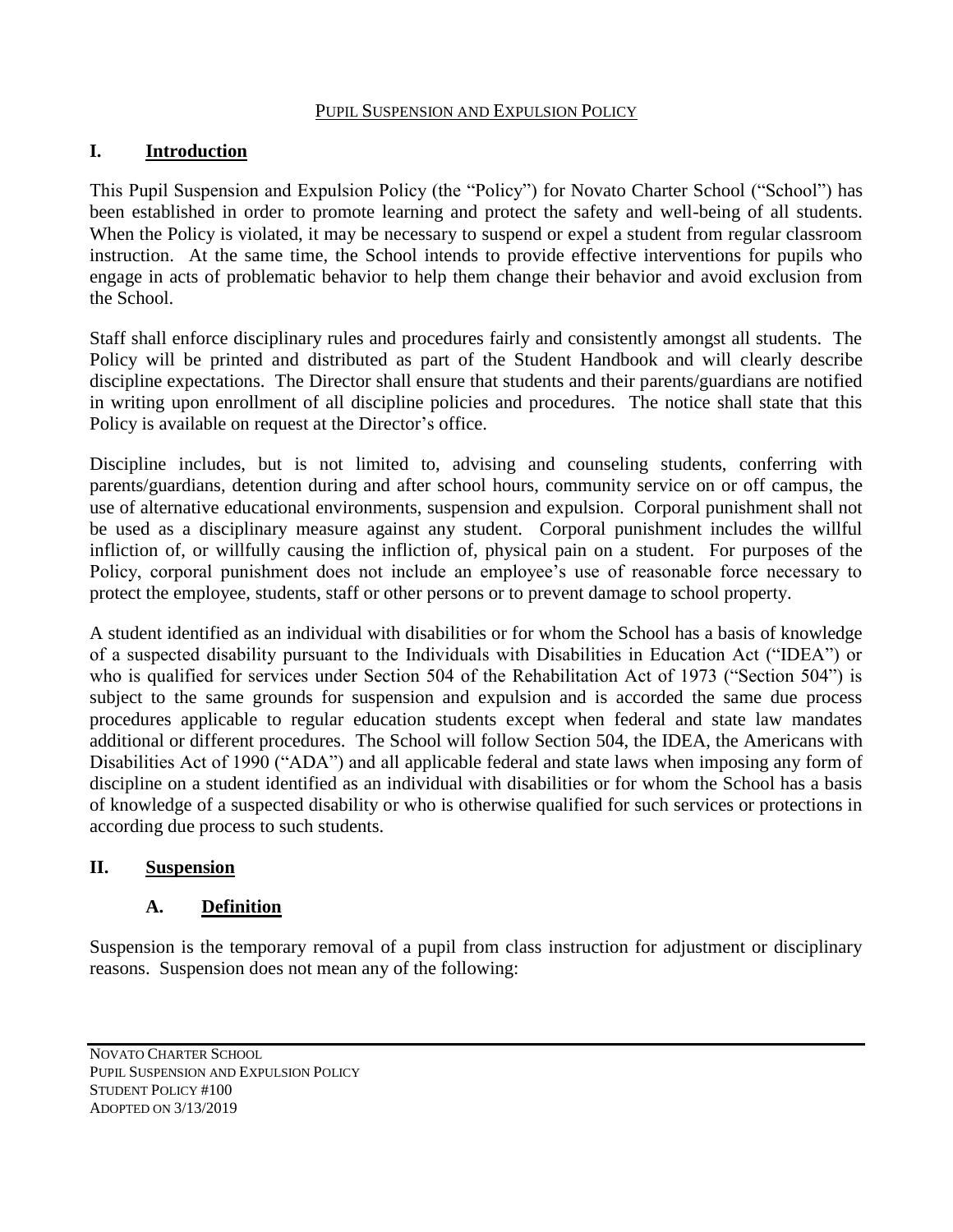- $\triangleright$  Reassignment to another education program or class at the School where the pupil will receive continuing instruction for the length of day prescribed by the Director for pupils of the same grade level;
- $\triangleright$  Referral to a certificated employee designated by the Director to advise pupils;
- $\triangleright$  Removal from the class, but without reassignment to another class for the remainder of the class period without sending the pupil to the Director or designee.

While suspended, the pupil may not loiter on or about any School grounds at any time, nor attend or participate in any School activity at any time, no matter where such activity is taking place. Violation may result in further disciplinary action. The School shall consider suspension from School only when other means of correction fail to bring about proper conduct or where the student's presence would constitute a danger to persons or property or seriously disrupt the educational process.

# **B. Authority**

A teacher may suspend a student only from his/her classroom for the day of the suspension plus the following school day**.** The Director or his/her designee may suspend a student from class, classes or the school for a period not to exceed five days. The Director or his/her designee may extend a student's suspension pending final decision by the Board of Directors of the School on a recommendation for expulsion. Such extended suspension should not exceed 10 days, unless specific procedural safeguards are met. Those are identified below.

On a recommendation for expulsion, the Board of Directors may suspend a special education student being considered for expulsion in accordance with the laws relating to expulsion of special education students.

A pupil may not be suspended or expelled for any of the acts enumerated in this Policy unless the act is related to school activity or school attendance of Novato Charter School. A pupil may be suspended or expelled for acts that are enumerated in this Policy and related to school activity or attendance that occur at any time, including, but not limited to any of the following:

- $\triangleright$  While on school grounds
- $\triangleright$  While going to or coming from school
- $\triangleright$  During the lunch period, whether on or off the school campus
- $\triangleright$  During, or while going to or coming from a school sponsored activity
- $\triangleright$  All acts related to school activity or school attendance occurring within the School

# **C. Grounds**

The Director may use his/her discretion to provide alternatives to suspension or expulsion recommendations that are age appropriate and designed to address and correct the student's specific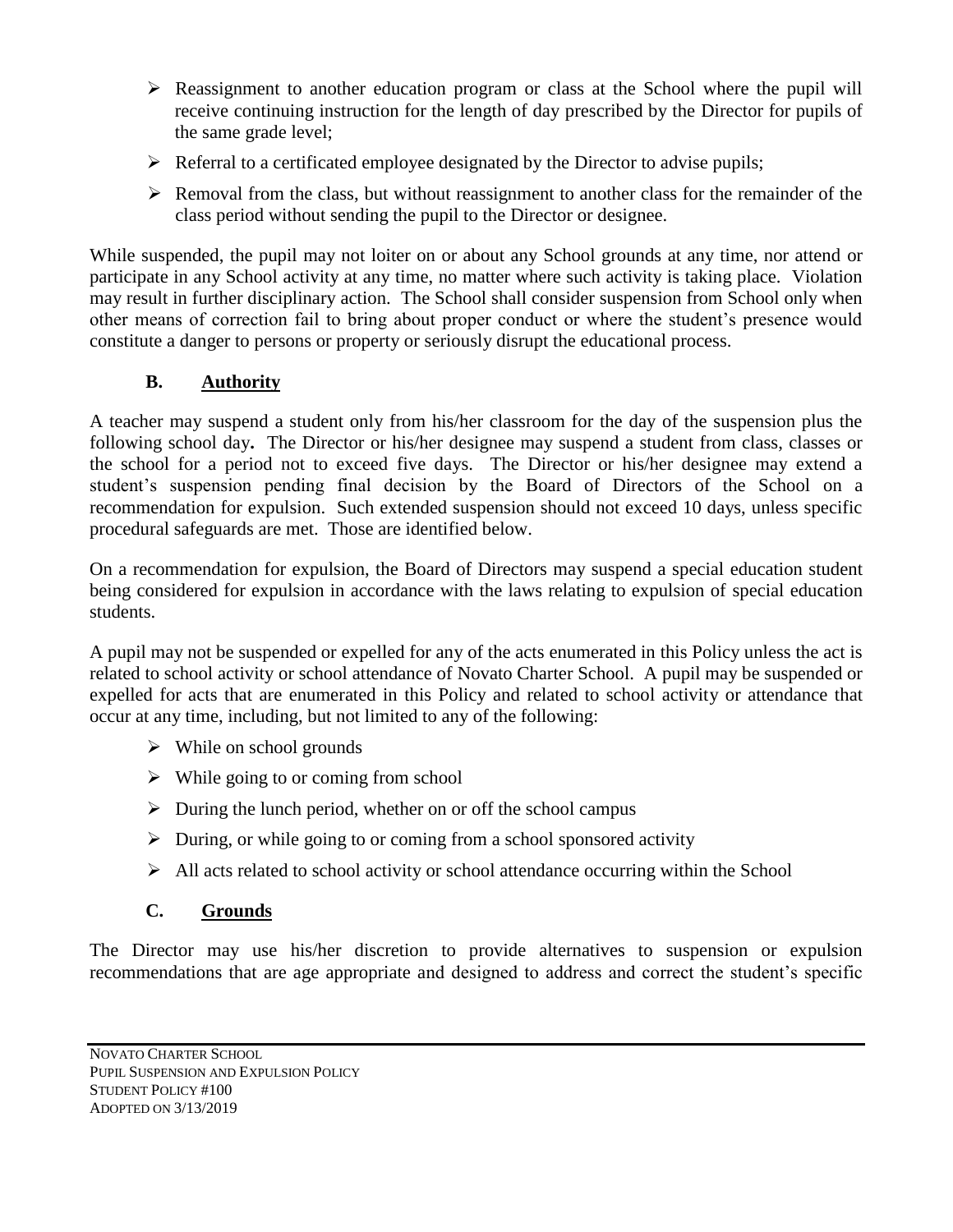misbehavior. Alternatively, students may be suspended or recommended for expulsion for any of the following acts (whether completed, attempted or threatened) when it is determined the pupil:

- $\triangleright$  Caused physical injury to another person or willfully used force or violence upon the person of another, except in self-defense
- $\triangleright$  Possessed, sold or otherwise furnished any firearm, knife, explosive or other dangerous object unless, in the case of possession of any object of this type, the student had obtained written permission to possess the item from an authorized certificated school employee, with the Director or designee's written concurrence
- $\triangleright$  Unlawfully possessed, used, sold or otherwise furnished, or was under the influence of, any controlled substance as defined in Health and Safety Code sections 11053-11058 (including, but not limited to, opiates, hallucinogenic substances, stimulants, depressants and narcotic drugs), alcoholic beverage or intoxicant of any kind.
- $\triangleright$  Unlawfully offered, arranged or negotiated to sell any controlled substance as defined in Health and Safety Code sections 11053-11058, alcoholic beverage or intoxicant of any kind, and then sold, delivered or otherwise furnished to any person another liquid substance or material and represented the same as a controlled substance, alcoholic beverage or intoxicant
- $\triangleright$  Committed or attempted to commit robbery or extortion
- $\triangleright$  Caused or attempted to cause damage to school property or private property
- $\triangleright$  Stole or attempted to steal school property or private property (as used in this policy, "school" property" includes but is not limited to electronic files and databases)
- $\triangleright$  Possessed or used tobacco or any products containing tobacco or nicotine products, including but not limited to cigars, cigarettes, miniature cigars, clove cigarettes, smokeless tobacco, snuff, chew packets, betel and e-cigarettes, whether or not they contain tobacco
- $\triangleright$  Committed an obscene act or engaged in habitual profanity or vulgarity
- $\triangleright$  Unlawfully possessed or offered, arranged, or negotiated to sell any drug paraphernalia, as defined in Health and Safety Code section 11014.5
- $\triangleright$  Disrupted school activities or otherwise willfully defied the valid authority of supervisors, teachers, administrators, other school officials or other school personnel engaged in the performance of their duties
	- o A pupil enrolled in kindergarten or in grades 1 through 3 shall not be suspended for any of the acts enumerated in the previous bullet, and the previous bullet point shall not constitute grounds for a pupil enrolled in kindergarten or any of grades 1 to 8 to be recommended for expulsion.
- $\triangleright$  Knowingly received stolen school property or private property
- $\triangleright$  Possessed an imitation firearm, i.e., a replica of a firearm that is so substantially similar in physical properties to an existing firearm as to lead a reasonable person to conclude that the replica is a firearm

NOVATO CHARTER SCHOOL PUPIL SUSPENSION AND EXPULSION POLICY STUDENT POLICY #100 ADOPTED ON 3/13/2019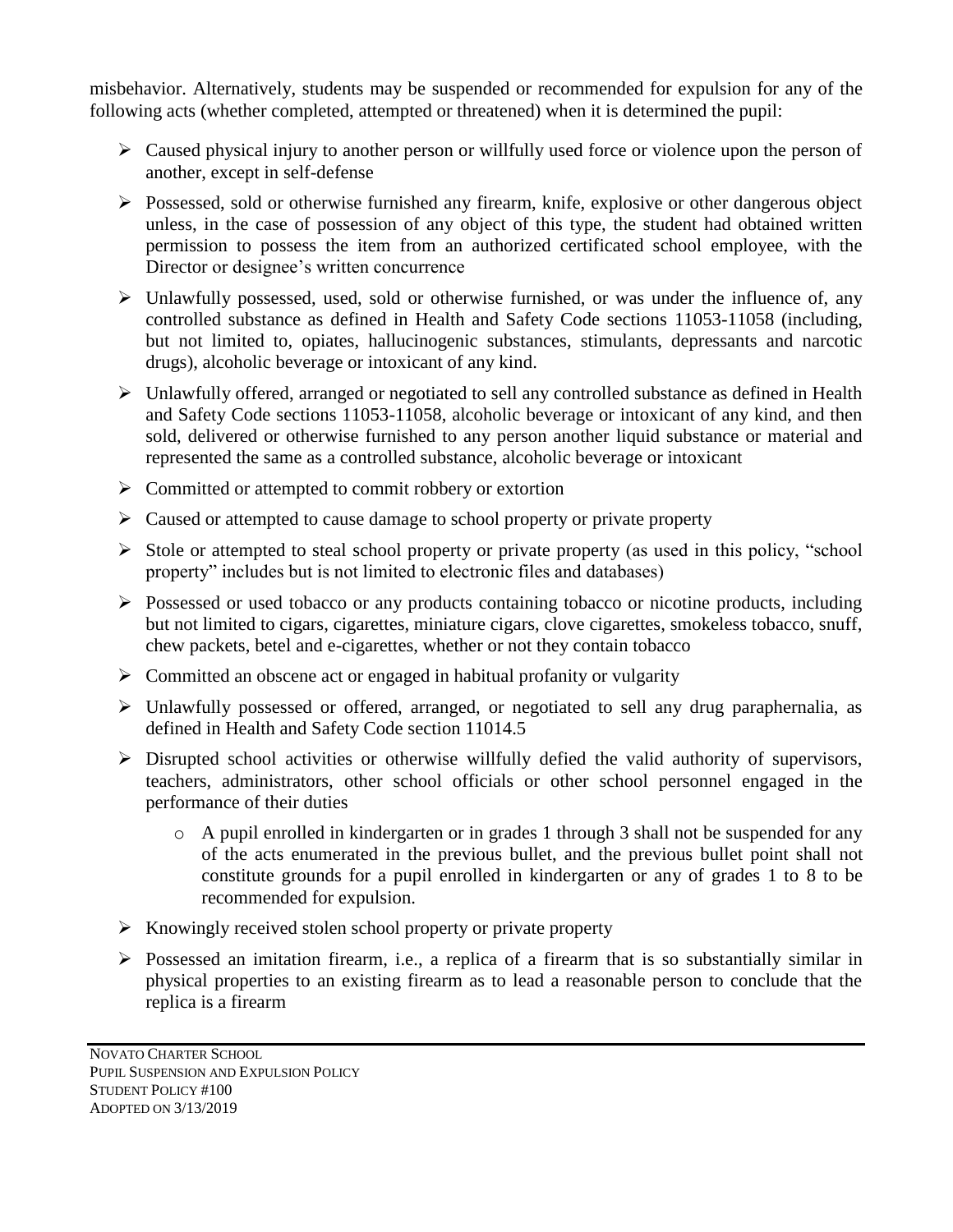- Committed a sexual assault as defined in Penal Code sections 261, 266c, 286, 288, 288a, or 289, or committed a sexual battery as defined in Penal Code section 243.4
- Harassed, threatened or intimidated a student who is a complaining witness or witness in a school disciplinary proceeding for the purpose of preventing that student from being a witness and/or retaliating against that student for being a witness
- $\triangleright$  Unlawfully offered, arranged to sell, negotiated to sell or sold the prescription drug Soma
- Engaged in, or attempted to engage in, hazing. "Hazing" means a method of initiation or preinitiation into a pupil organization or body, whether or not the organization or body is officially recognized by an educational institution, which is likely to cause serious bodily injury or personal degradation or disgrace resulting in physical or mental harm to a former, current or prospective pupil. "Hazing" does not include athletic events or school-sanctioned events.
- Engaged in an act of bullying. "Bullying" means any severe or pervasive physical or verbal act or conduct, including communications made in writing or by means of an electronic act, and including one or more acts committed by a pupil or group of pupils directed toward one or more pupils that has or can be reasonably predicated to have the effect of one or more the of the following:
	- o Placing a reasonable pupil(s) in fear of harm to that pupil(s)' person or property;
	- o Causing a reasonable pupil to experience a substantially detrimental effect on his or her physical or mental health;
	- o Causing a reasonable pupil to experience substantial interference with his or her academic performance;
	- o Causing a reasonable pupil to experience substantial interference with his or her ability to participate in or benefit from the services, activities, or privileges provided by a school.
- $\triangleright$  An electronic act, for purposes of the immediately preceding paragraph, means the transmission, by means of an electronic device, including but not limited to, a telephone, wireless telephone, or other wireless communication device, computer, or pager, of a communication, including but not limited to, any of the following:
	- o A message, text, sound or image.
	- o A post on a social network Internet Web site including, but not limited to:
		- Posting to or creating a burn page. "Burn page" means an Internet Web site created for the purpose of having one or more of the effects listed above.
		- Creating a credible impersonation of another actual pupil for the purpose of having one or more of the effects listed above. "Credible impersonation" means to knowingly and without consent impersonate a pupil for the purpose of bullying the pupil and such that another pupil would reasonably believe, or has reasonably believed that the pupil was or is the pupil who was impersonated.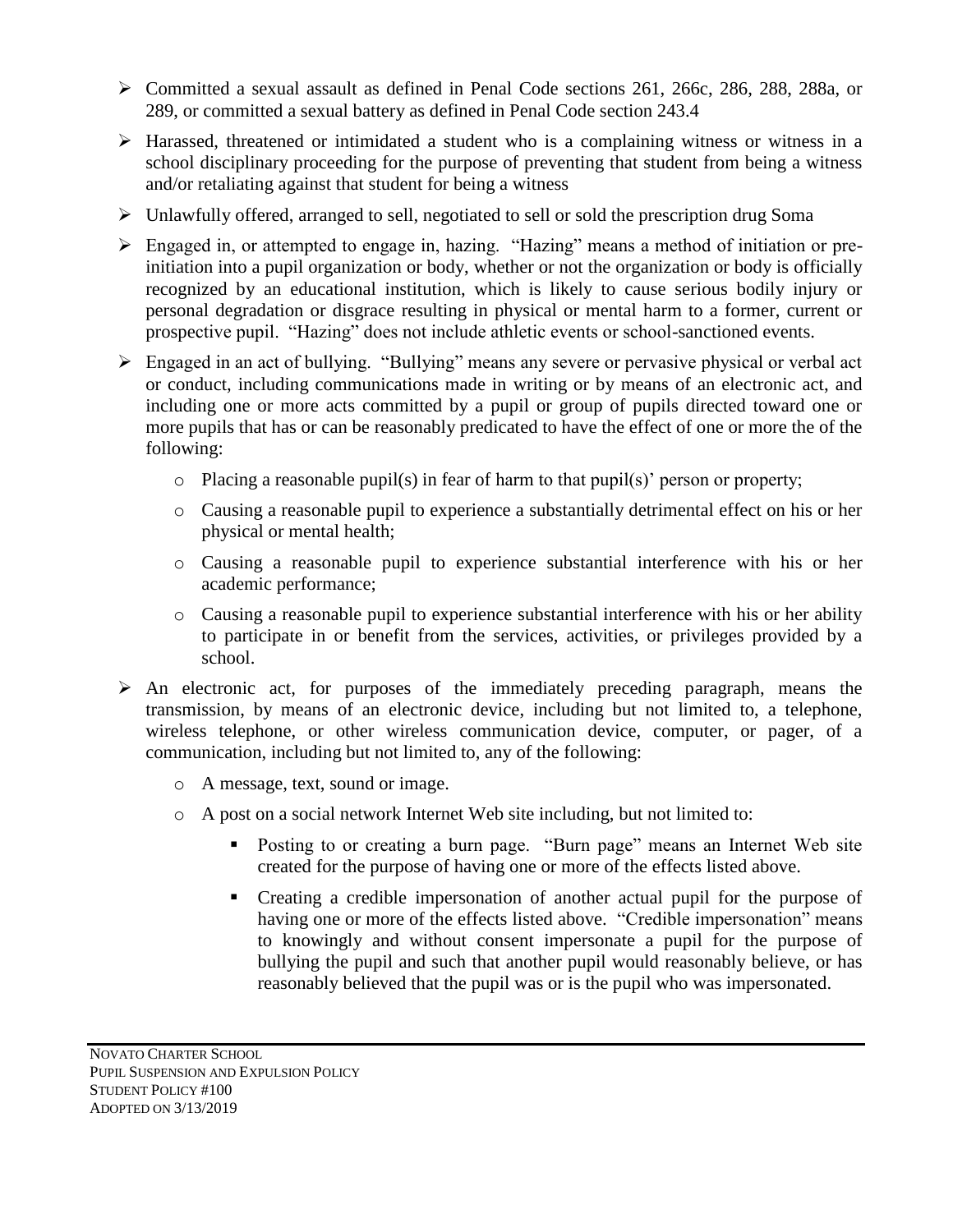- Creating a false profile for the purpose of having one or more of the effects listed above. "False profile" means a profile of a fictitious pupil or a profile using the likeness or attributes of an actual pupil other than the pupil who created the false profile.
- o An act of cyber sexual bullying.
	- For purposes of this section, "cyber sexual bullying" means the dissemination of, or the solicitation or incitement to disseminate, a photograph or other visual recording by a pupil to another pupil or to school personnel by means of an electronic act that has or can be reasonably predicted to have one or more of the effects described above. A photograph or other visual recording shall include the depiction of a nude, semi-nude or sexually explicit photograph or other visual recording of a minor where the minor is identifiable from the photograph, visual recording or other electronic act.
	- Cyber sexual bullying does not include a depiction, portrayal, or image that has any serious literary, artistic, educational, political or scientific value or that involves athletic events or school-sanctioned activities.
- o An electronic act shall not constitute pervasive conduct solely on the basis that it has been transmitted on the Internet or is currently posted on the Internet.
- o A "reasonable pupil" means a pupil, including, but not limited to, an exceptional needs pupil, who exercises average care, skill and judgment in conduct for a person of his or her age, or for a person of his or her age with his or her exceptional needs.
- $\triangleright$  Made terrorist threats against school officials and/or school property
- $\triangleright$  Committed sexual harassment
- $\triangleright$  Caused or participated in an act of hate violence
- $\triangleright$  Carried, possessed, sold or otherwise furnished an electronic signaling device
- $\triangleright$  Committed hazing
- $\triangleright$  Committed vandalism/malicious mischief
- $\triangleright$  Violated academic ethics
- $\triangleright$  Falsified or misinterpreted notes or phone calls of parents or guardians
- $\triangleright$  Falsely activated fire alarm
- $\triangleright$  Habitually violated the dress code
- $\triangleright$  Intentionally harassed, threatened or intimidated a student or group of students to the extent of having the actual and reasonably expected effect of materially disrupting class work, creating substantial disorder and invading student rights by creating an intimidating or hostile educational environment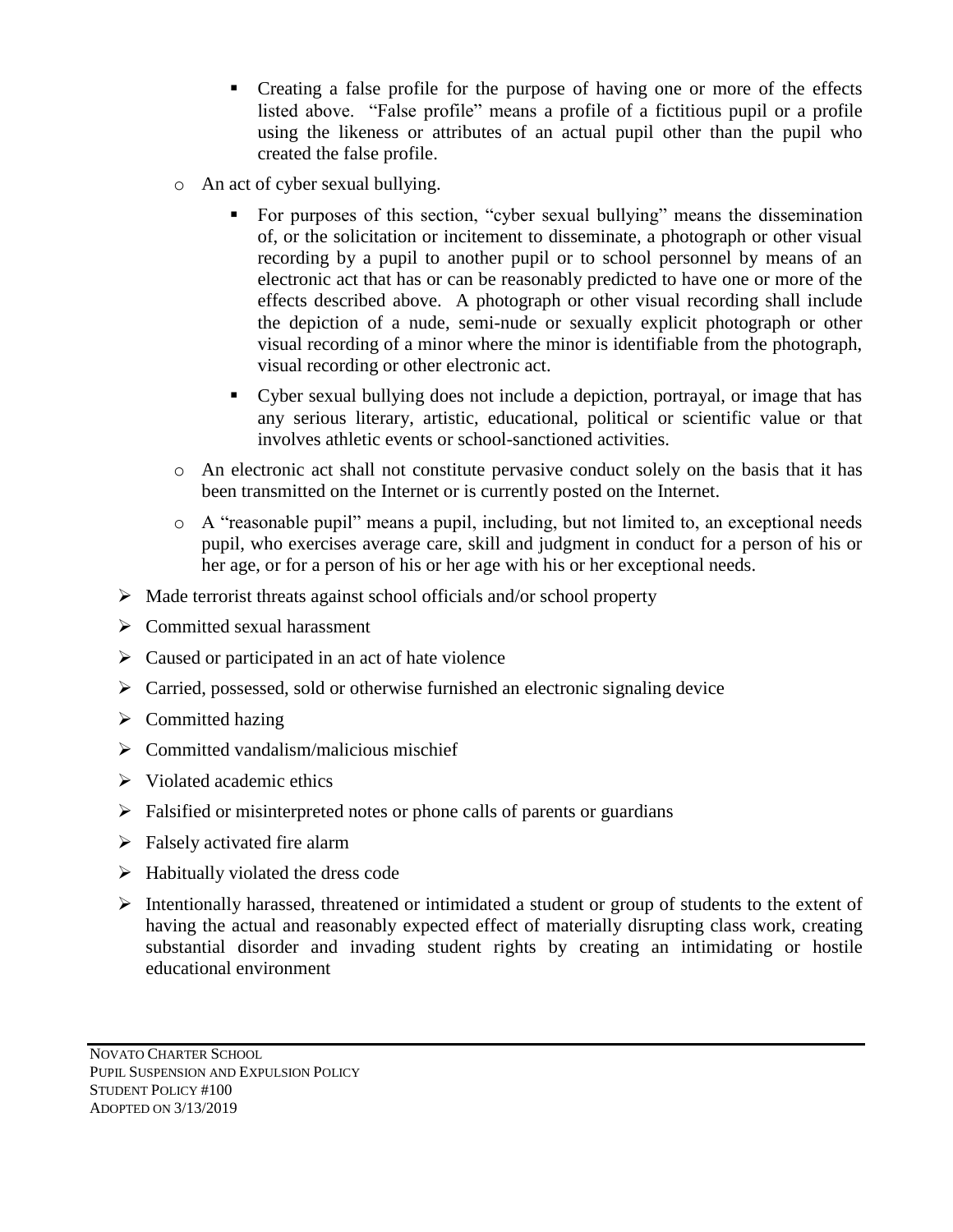$\triangleright$  Discriminated against, harassed, intimidated, and/or bullied any person or groups of persons based on the following actual or perceived characteristics: disability, gender, nationality, race or ethnicity, religion, sexual orientation, gender identity, gender expression, religion, or association with one or more of these actual or perceived characteristics. **[**A pupil who aids or abets, as defined in section 31 of the Penal Code, the infliction or attempted infliction of physical injury to another person may be subject to suspension, but not expulsion, pursuant to this policy, except that a pupil who has been adjudged by a juvenile court to have committed, as an aider and abettor, a crime of physical violence in which the victim suffered great bodily injury or serious bodily injury may be recommended for expulsion.

The above list is not exhaustive and depending upon the offense, a pupil may be suspended or recommended for expulsion for misconduct not specified above.

# **D. Procedures Required to Suspend**

## **Step One**

The Director shall investigate the incident and determine whether or not it merits suspension.

Searches: In order to investigate an incident, a student's attire,<sup>1</sup> personal property, vehicle or school property, including books, desks, school lockers, computers and other electronic devices, may be searched by a Principal or designee who has reasonable suspicion that a student has violated or is violating the law or the rules of the school. *Illegally possessed items shall be confiscated and turned over to the police.*

# **Step Two**

Unless a student poses a continuing danger to persons or property or an ongoing threat of disrupting the academic process, a suspension will be preceded by an informal conference between the Director and the student in which the student shall be orally informed of the reason for the suspension, the evidence against him, the other means of correction that were attempted before the suspension and be given the opportunity to present informal proof of his/her side of the story. If the student poses a continuing danger to persons or property or an ongoing threat of disrupting the academic process, the informal conference will be held within two school days, unless the pupil waives this right or is physically unable to attend for any reason, including, but not limited to, hospitalization or detention in a correctional facility.

At the time of the suspension, a School employee shall make a reasonable effort to contact the parent/guardian by telephone or in person to inform him/her of the suspension and the reasons therefor.

If a student is suspended without the informal conference, both the student and the parent/guardian will be notified of a student's right to return to school for the purpose of a conference.

 $\mathbf{1}$ <sup>1</sup> This does not include removing clothing to permit visual inspection of the under clothing, breasts, buttocks or genitalia of the pupil.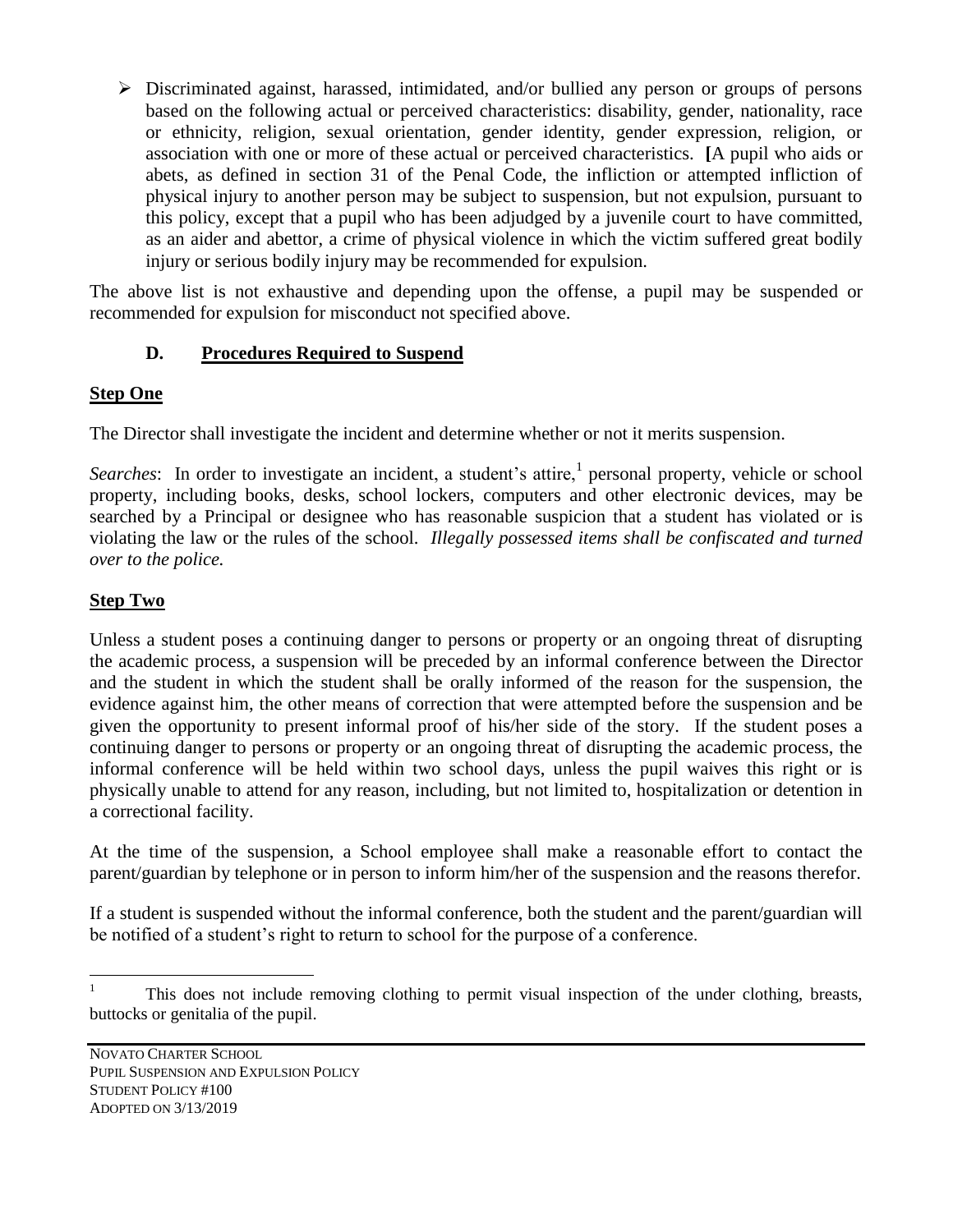## **Step Three**

The Director determines the appropriate length of the suspension (up to 5 days). When suspensions do not include a recommendation for expulsion, they shall not exceed 5 consecutive school days per suspension.

#### **Step Four**

The Director fills out a Notice of Suspension Form, a copy of which will be sent to the student's parent/guardian and to the student. A copy of this form is also placed in the student's cumulative file at the School. The Notice of Suspension Form shall state the fact of suspension, its duration and the specific offense committed by the student. In addition, the notice may state the date and time when the student may return to school. The notice shall also state that if desired by the parent/guardian, a prompt meeting or hearing will be held at which the suspension may be discussed and at which the student may be present and afforded an opportunity to present informal proof of his/her side of the case. Additionally, if the School officials wish to ask the parent/guardian to confer regarding matters pertinent to the suspension, the notice may request the parent/guardian to respond to such requests without delay.

#### **Step Five**

The Director determines whether the offense warrants a police report. The Director will report certain offenses to law enforcement authorities in accordance with Education Code section 48902.

When the Director releases a minor pupil to a peace officer for the purpose of removing the minor from the school premises, the Director shall take immediate steps to notify the parent, guardian or responsible relative of the minor regarding the release of the minor to the officer and regarding the place to which the minor is reportedly being taken, unless the minor has been taken into custody as a victim of suspected child abuse

#### **Step Six**

The Director may require the student and his/her parent/guardian to sign a contract that states the conditions that the student is expected to meet while at the School. Copies of the signed contract are kept by the school and given to the parent/guardian.

#### **Special Education and Section 504 Student Suspensions**

When suspensions involve special education students or students with a 504 plan, a manifestation determination meeting shall be held no later than the  $10<sup>th</sup>$  suspension day (whether consecutive or cumulative for the school year). The Director shall notify the student's special education teacher or regular education teacher when the student's cumulative days of suspension for that school year reaches eight. That teacher shall promptly notify the SpEd Director, NUSD, Kelly Johnson of the need for the manifestation determination meeting. The manifestation determination meeting shall include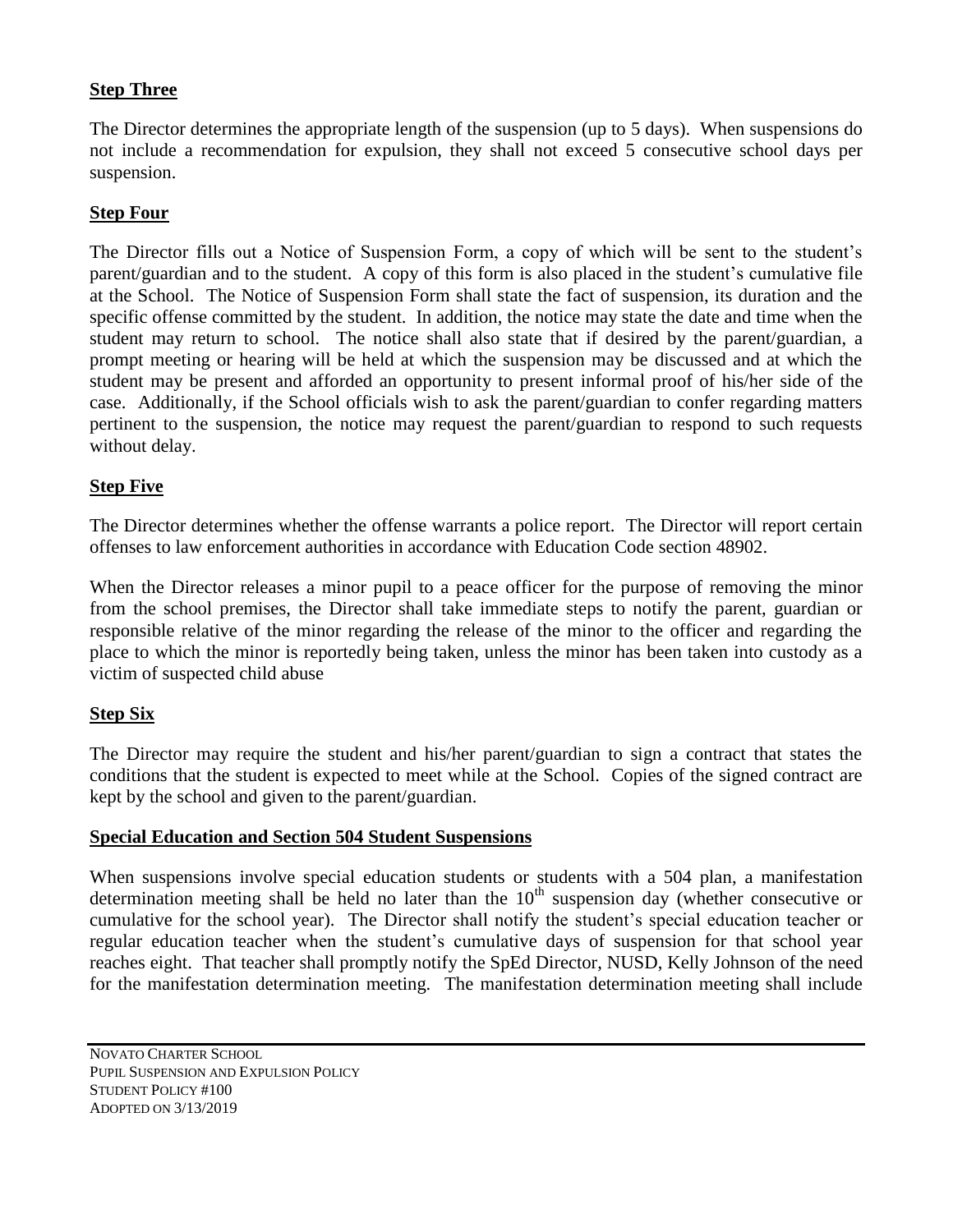the LEA, the parent, and relevant members of the student's IEP Team or 504 Plan Team (as determined by the parent and the LEA).

The student shall be treated as a general education student for disciplinary purposes, except to the extent that educational services must continue, if at the manifestation determination meeting the following are both determined in the negative, after reviewing all relevant information in the student's file, including the student's IEP, any teacher observations and any relevant information provided by the parents: 1) the conduct in question was caused by, or had a direct and substantial relationship to, the student's disability under the IDEA or section 504; or 2) the conduct in question was the direct result of the LEA's failure to implement the IEP or 504 Plan. If it is determined at the manifestation determination meeting that 1) or 2) is answered in the affirmative, the conduct is deemed a manifestation of the disability.

If the conduct is deemed a manifestation of the disability, the IEP Team or 504 Team must conduct a functional behavioral assessment (or other appropriate assessment for the 504 student), create a plan and implement it, or if the plan is preexisting, review it and modify it as necessary to address the behavior.

In the case of a manifestation of a disability, the student will be returned to the placement from which he/she was removed, unless the LEA and parent agree to a change of placement as part of the modification of the behavioral intervention plan or updated 504 Plan. For special education and 504 students, a new manifestation determination meeting is required for all proposed suspensions exceeding ten cumulative days in one school year.

The special education student may be removed from school to an interim alternative educational setting for not more than 45 school days without regard to whether the behavior is determined to be a manifestation of the student's disability if the student: 1) carries a weapon to or possesses a weapon at school, on school premises or to or at a school function under the jurisdiction of the School; 2) knowingly possesses or uses illegal drugs or sells or solicits the sale of a controlled substance, while at school, on school premises, or at a school function under the jurisdiction of the School; or 3) has inflicted serious bodily injury upon another person while at school, on school premises, or at a school function under the jurisdiction of the School

## **E. Appeal Process**

A student or the student's parent/guardian may appeal those disciplinary actions, other than expulsion, imposed upon a student for his/her School related offenses. Appeals must be made first in writing at the School level, and should be directed to the Director within 2 days of the School sending the Notice of Suspension Form to the parent/guardian and the student. The Director will attempt to resolve the appeal with a written response within ten school days of receiving the written appeal. After appeal at the School level, if further appeal is desired, the student or his/her parent/guardian should appeal in writing to the NCS Board of Directors within 10 days of the date of the School level written response and should direct it to the chairman of the board for final resolution within 15 school days. If any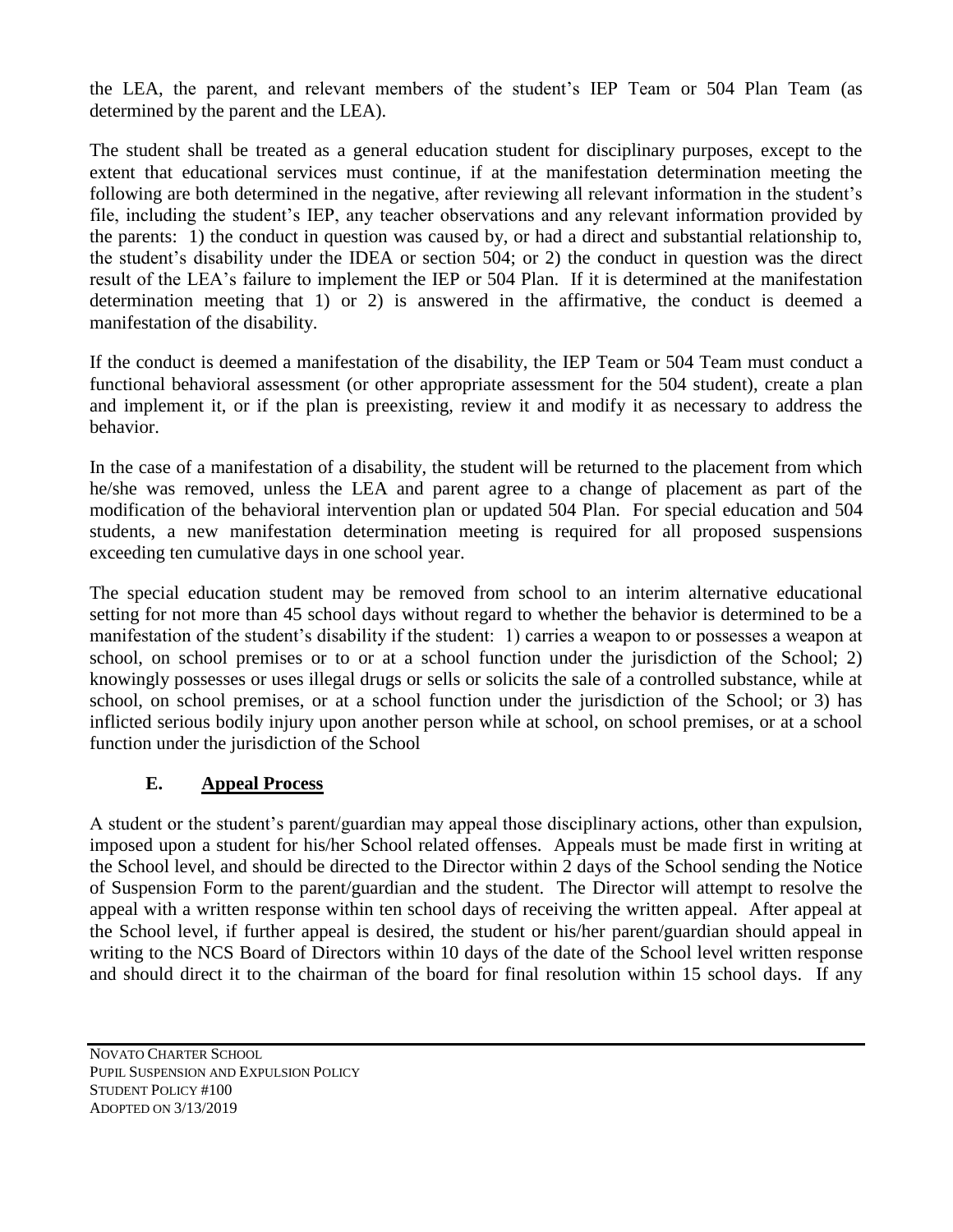appeal is denied, the student, his/her parent/guardian may place a written rebuttal to the action in the student's file.

## **III. Expulsion**

## **A. Definition**

Expulsion means involuntary disenrollment from the charter school.

## **B. Authority**

A student may be expelled either by the Board following a hearing before it or by the Board upon a recommendation of an Administrative Panel to be assigned by the Board as needed. The Panel may recommend expulsion of any student found to have committed an expellable offense.

The Board, upon voting to expel a pupil, may suspend the enforcement of the expulsion order for a period of not more than one calendar year and may, as a condition of the suspension of enforcement, assign the pupil to a school, class or program that is deemed appropriate for the rehabilitation of the pupil [or other conditions such as good behavior, attendance, etc.]. The rehabilitation program to which the pupil is assigned may provide for the involvement of the pupil's parent or guardian in his or her child's education in ways that are specified in the rehabilitation program. A parent or guardian's refusal to participate in the rehabilitation program shall not be considered in the Board's determination as to whether the pupil has satisfactorily completed the rehabilitation program.

## **C. Grounds for Expulsion**

#### **Category I Expulsions – Mandatory Recommendation for Expulsion**

The Director shall immediately suspend a student, and recommend for expulsion, a student who has committed one or more of the following acts:

- $\triangleright$  Possessing, selling or otherwise furnishing a firearm when a school employee verifies firearm possession, unless the student obtained prior written permission to possess the firearm from a certificated school employee, which is concurred in by the principal or his/her designee
- $\triangleright$  Brandishing a knife at another person
- $\triangleright$  Unlawfully selling a controlled substance
- $\triangleright$  Committing or attempting to commit a sexual assault or committing a sexual battery
- $\triangleright$  Possession of an explosive

## **Category II Expulsions – Recommendation for Expulsion Required, Unless Inappropriate Under the Circumstances**

NOVATO CHARTER SCHOOL PUPIL SUSPENSION AND EXPULSION POLICY STUDENT POLICY #100 ADOPTED ON 3/13/2019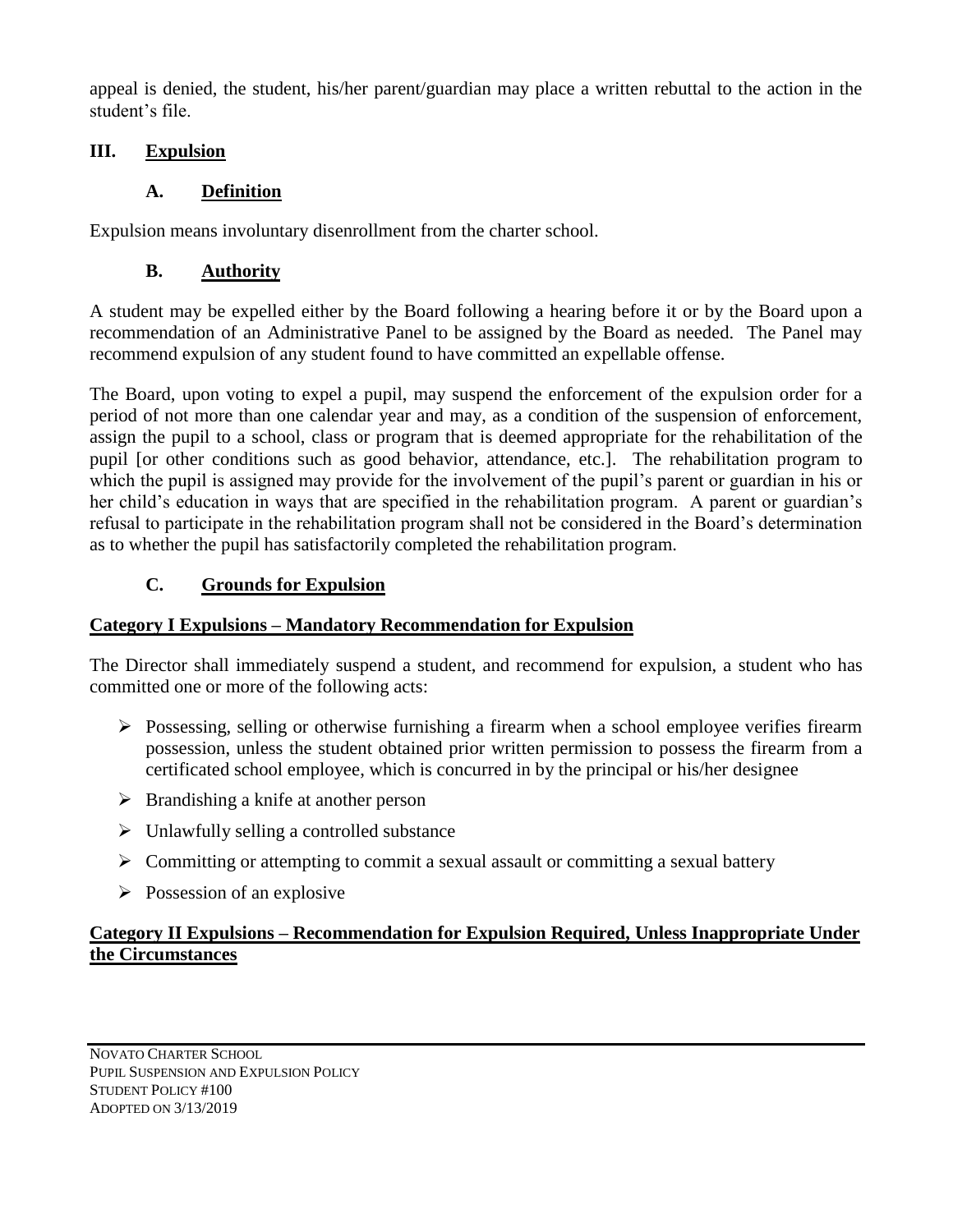A student who has committed one of the following acts of misconduct must be recommended for expulsion, unless the Director determines that expulsion should not be recommended under the circumstances or that an alternative means of correction would address the conduct.

- $\triangleright$  Causing physical injury to another person, except in self-defense
- $\triangleright$  Possession of any knife, explosive or other dangerous object of no reasonable use to the student
- $\triangleright$  Unlawful possession of any controlled substance, except for the first offense for the possession of not more than one ounce of marijuana, other than concentrated cannabis or for possession of over-the-counter medication for use by the pupil for medical purposes or medication prescribed for the pupil by a physician
- $\triangleright$  Robbery or extortion
- $\triangleright$  Assault or battery on a school employee

## **Category III Expulsions – Discretionary Expulsion Recommendation**

In the discretion of the Director or his/her designee, any act that warrants suspension may warrant expulsion. Additionally, a student may be expelled for misconduct that is not listed above if the acts disrupt and/or present ongoing health and/or safety concerns, or the student has repeatedly engaged in the misconduct.

## **D. Procedures to Expel a Student**

#### **Step One**

The Director investigates the incident and determines whether the offense results in a suspension. If so, the Director follows the procedures to suspend the student as outlined above.

## **Step Two**

In the discretion of the Director, a student's suspension may be extended pending expulsion. If such extended suspension exceeds 10 days, and for any suspension exceeding 10 days, the following procedures must be followed: 1) The Executive Director shall provide timely, written notice of the charges against the student and an explanation of the student's basic rights; 2) The School will provide a hearing adjudicated by a neutral officer within a reasonable number of days at which the student has a fair opportunity to present testimony, evidence and witnesses and confront and cross-examine adverse witnesses, and at which the pupil has the right to bring legal counsel. At this hearing, it will be determined whether the presence of the student at the School would cause a danger to persons or property or a threat of disrupting the instructional process.

If the proposed extended suspension is under 10 days, a meeting is held within 10 school days of the student's suspension to extend the suspension. The student and his/her parent/guardian are invited to attend this meeting with the Director or his/her designee. The faculty members may also be present.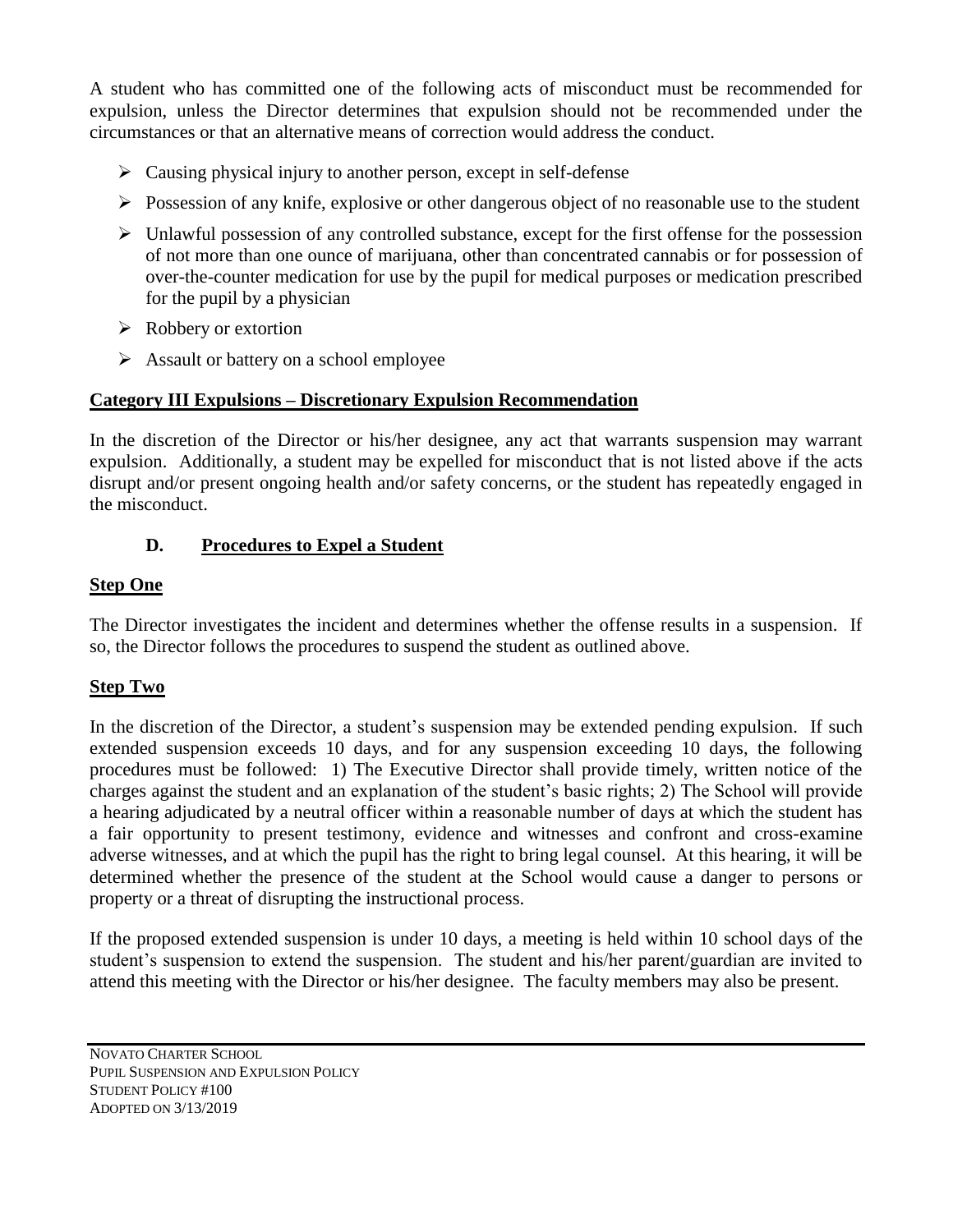At this meeting, the offense and the repercussions are discussed. An extension of the suspension may be granted only if the Director or his/her designee has determined, after the meeting, that the presence of the student at the School would cause a danger to persons or property or a threat of disrupting the instructional process. If the student has committed an offense that requires a mandatory expulsion recommendation, this is discussed so that it is understood by all parties. The purpose of the meeting is to decide upon the extension of the suspension order and may be held in conjunction with the initial meeting with the parents after the suspension.

## **Step Three**

The School shall send a letter to the student and parent/guardian regarding the expulsion hearing. The expulsion hearing shall be held no later than 30 school days of the date that expulsion is recommended, unless a brief extension is requested by the student or his/her parent/guardian.

The letter shall be sent via certified mail to the student and his/her parent/guardian to the address reflected in the pupil's student file at least 10 calendar days before the date of the hearing. The letter shall notify the student and parent/guardian when and where the expulsion hearing will take place and the rights of the student with respect to the hearing, including:

- $\triangleright$  The date and place of the expulsion hearing;
- $\triangleright$  A statement of the facts, charges and offenses upon which the proposed expulsion is based;
- $\triangleright$  A copy of the School's disciplinary rules relating to the alleged violation; Notification of the student's or parent/guardian's obligation to provide information about the student's status at the School to any other school district or school to which the student seeks enrollment
- $\triangleright$  The opportunity for the student or the student's parent/guardian to appear in person and/or to employ and be represented by counsel or an advocate; The right to inspect and obtain copies of all documents to be used at the hearing;
- $\triangleright$  The opportunity to confront and question witnesses who testify at the hearing; The opportunity to question all evidence presented and to present oral and documentary evidence on the student's behalf, including witness testimony.

#### **Step Four**

The Director shall maintain documents that may be used at the hearing and make them available for review by the student and/or his/her parent/guardian. These papers may include, but are not limited to, the following: A record of the student's attendance and grades, a record of previous infractions, a statement of the facts surrounding the case made by a school employee a statement of the facts surrounding the case made by a witness, a law enforcement agency's report and any other relevant matter.

#### **Step Five**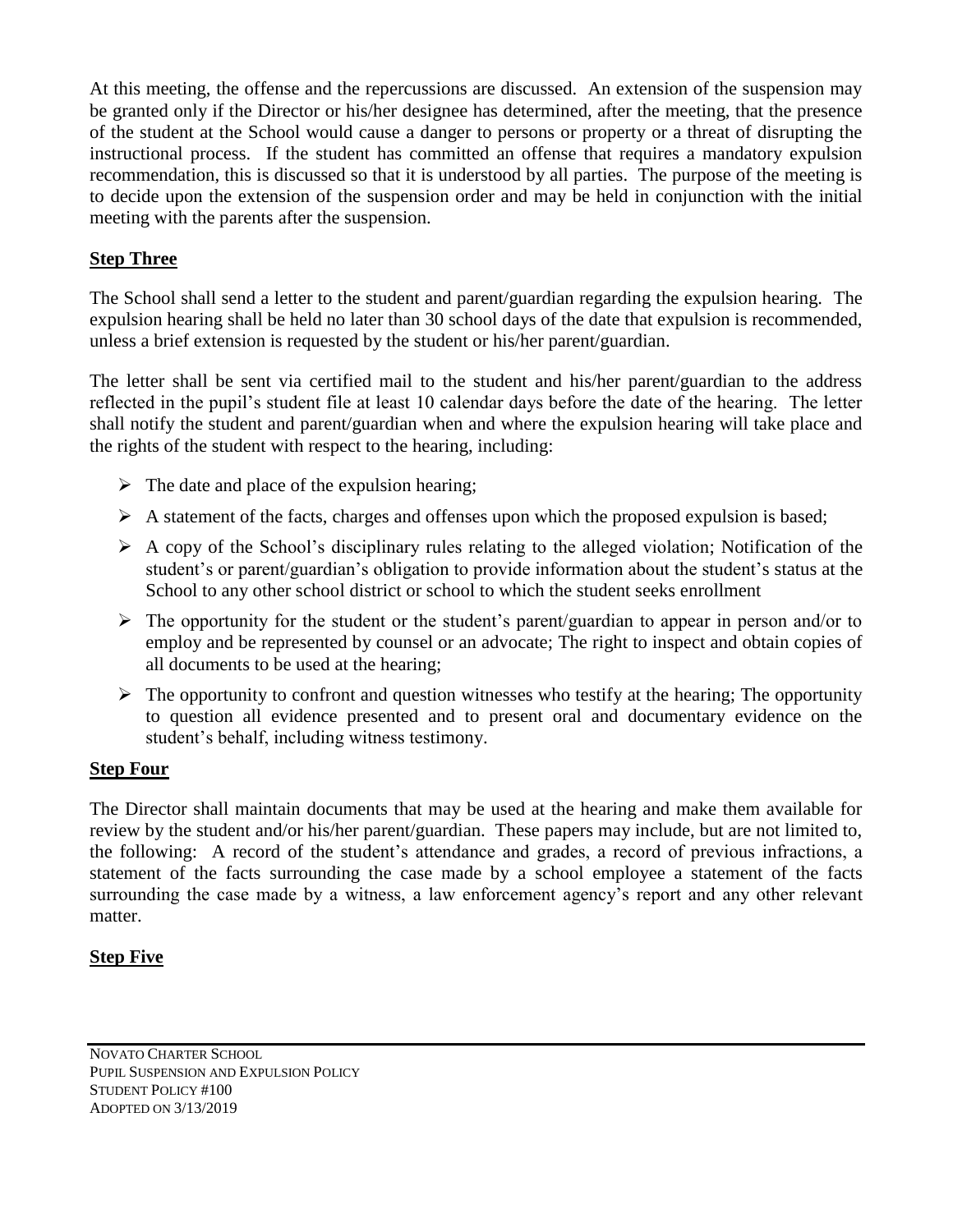An expulsion hearing shall be held before the NCS Board of Directors. A record of the hearing shall be made and may be maintained by any means, including electronic recording, as long as a reasonably accurate and a complete written transcription of the proceedings can be made.

While the technical rules of evidence do not apply to expulsion hearings, evidence may be admitted and used as proof only if it is the kind of evidence on which reasonable persons can rely in the conduct of serious affairs. A recommendation by the NCS Board of Directors to expel must be supported by substantial evidence that the student committed an expellable offense.

Findings of fact shall be based solely on evidence produced at the hearing. While hearsay evidence is admissible, no decision to expel shall be based solely on hearsay evidence, although sworn declarations may be admitted as testimony from witnesses who are determined by the the NCS Board of Directors that disclosure of their identity or live testimony at the hearing may subject them to an unreasonable risk of physical or psychological harm.

If, due to a written request by the expelled pupil, the hearing is held at a public meeting, and the charge is committing or attempting to commit a sexual assault or committing a sexual battery as defined in Education Code section 48900, a complaining witness shall have the right to have his or her testimony heard in a session closed to the public.

## **Step Six**

The decision of the NCS Board of Directors shall be in the form of a written recommendation, with findings of fact, to the Board of Directors who will make a final determination regarding the expulsion. The final decision by the NCS Board of Directors Chairperson shall be made within 10 days following the conclusion of the hearing, or within 40 school days after the date of the pupil's removal from the School for the incident for which the recommendation for expulsion is made. If the NCS Board of Directors decides not to recommend expulsion, the pupil shall be reinstated and permitted to return to classroom programs. The decision not to recommend expulsion shall be final.

#### **Step Seven**

The Director, or designee, following a decision of the Board of Directors to expel a student, shall send written notice of the decision to expel, including the NCS Board of Director's findings of fact, to the student or parent/guardian. The notice shall include the following:

- $\triangleright$  Notice of the specific offense committed by the student;
- $\triangleright$  Notice of the right to appeal the expulsion to the County Board of Education. If that Board does not hear such appeals, the student may submit a written objection and request for reconsideration to the school's Board of Directors within 10 days. Decisions of the Board of Directors shall be final.
- $\triangleright$  Notice of the student's or parent/guardian's obligation to inform any new district in which the student seeks to enroll of the student's status within the charter school